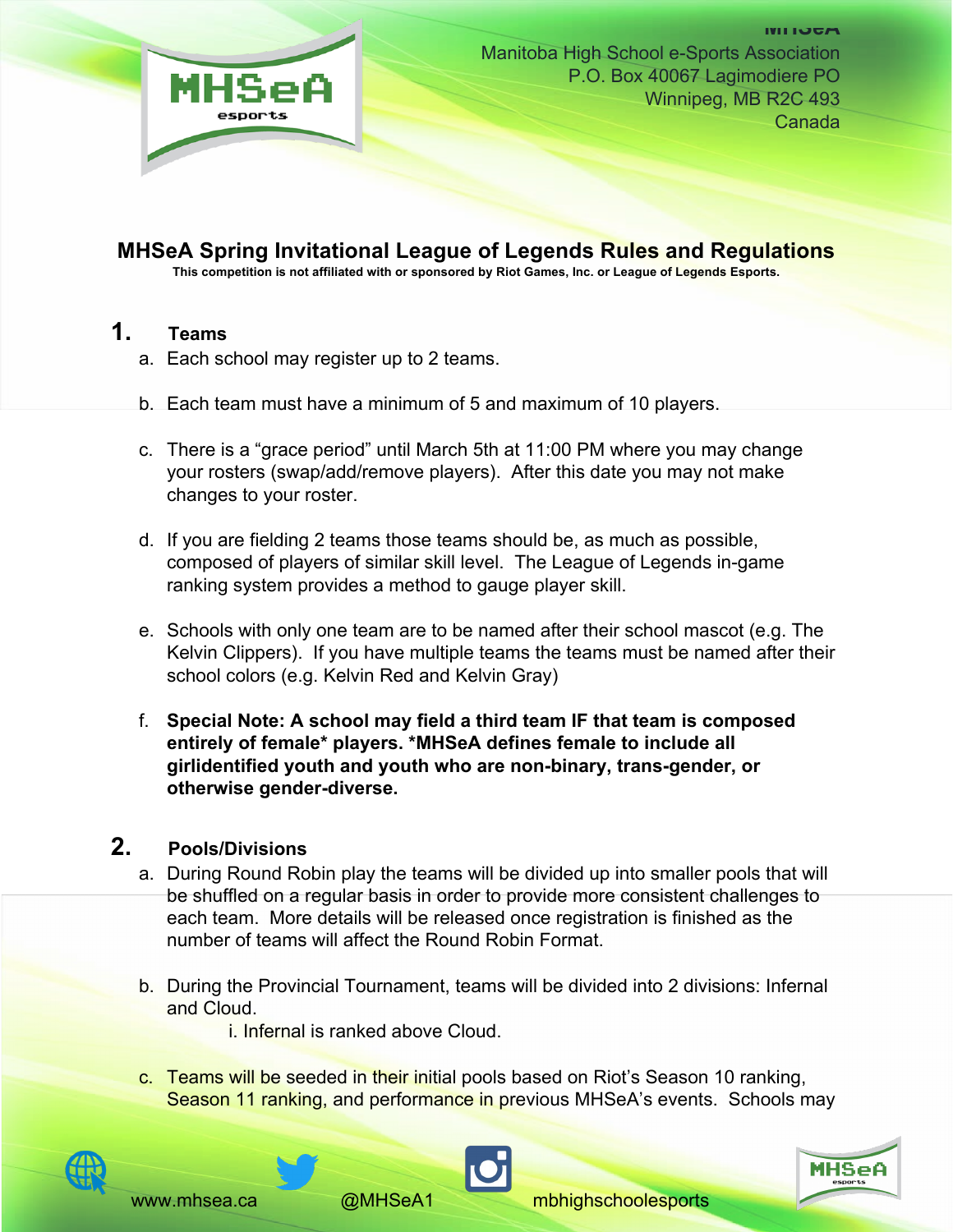

request a preferred starting pool, but MHSeA has the right to place a team where we deem most appropriate.

## **3. Play Location**

- a. Due to the Covid 19 Pandemic all players will play from home in order to follow Provincial Health and Safety guidelines.
	- i. Players may play from another location if your School/Division allows it.
	- ii. Players are advised to not play at the same location as other players.
- b. Players may compete with either school or personal equipment.
- c. If using school equipment and your school has multiple teams, there must be enough computers so all teams can play simultaneously.

#### **4. Game Schedule**

- a. The Round Robin games will be played from March 4th to April 22nd
- b. Every Thursday each team will play two games at 5:00 and 6:00 respectively. It is possible for a team to only play one game on a Thursday based on the schedule.
- c. Earlier or later start times are valid if agreed upon by both teams. (e.g. if both teams are ready to go at 4:00 it is fine to start early).
	- i. **Change in dates and or start/finish times must be emailed to the convener the same day (see section 9 for more information on rescheduling).**
- d. The Provincial Tournament will occur from April 26th to May 7th (schedule to be determined)

#### **5. Round Robin Format**

a. The number of matches in the Round Robin stage will be determined after all registrations have been received. Each team will play a Round Robin against the other teams in their pool. The pools will then be reseeded with the highest



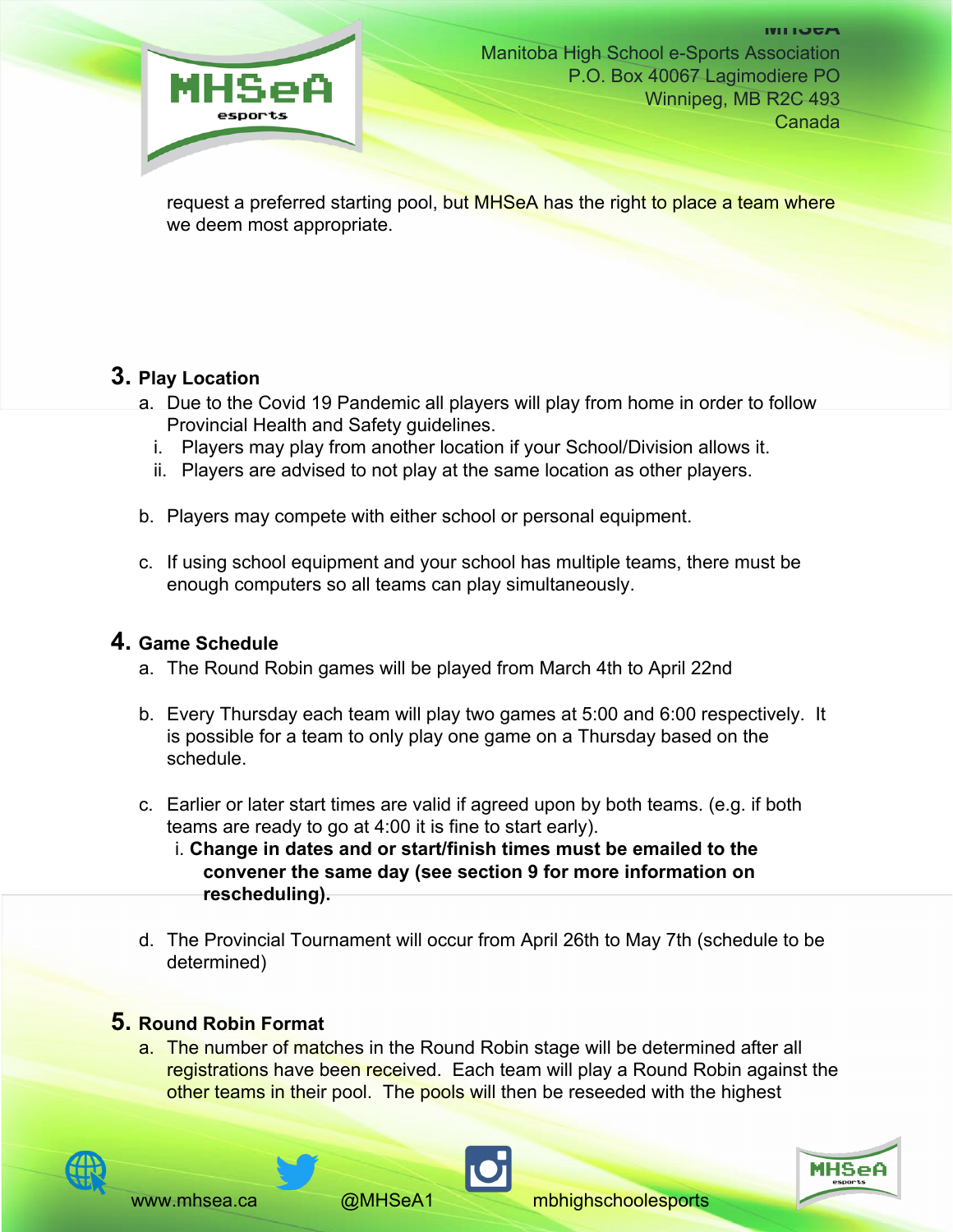

ranked team moving up to the next highest pool and the lowest ranked team moving down to the next lowest pool.

b. Each match in the Round Robin will consist of a single game.

#### **6. Provincial Tournament Format**

- a. The top 8 teams will move on to the Provincial Tournament in Infernal Division with initial seeding as follows: 1v8, 2v7, 3v6, and 4v5.
- b. The next 8 teams (9th to 16th) will move on to Provincial Tournament in Cloud Division with a similar seeding.
- c. Provincial Tournament will follow an 8 team consolation bracket format.
- d. All ties will be broken using the official LCS rules on Tiebreakers.
	- i. https://nexus.leagueoflegends.com/wp-content/uploads/2019/01/2019-LCS-Rule-Set-v19.5\_ckcwnabxx8cnojli7ggu.pdf
- e. Each match in playoffs will be a best of three.
- f. Finals for the Provincial Tournament to determine the Hero of Heroes for both Infernal and Cloud being a best of five.
- g. Provincial Tournament format may change based on the number of teams registered.

## **7. Individual Player Rules**

- a. Players must be in Grades 9-12, registered and in good academic standing.
- b. Players may only compete as a high school student during their age appropriate Grade 9-12 school years. Students returning for a fifth or more high school year may not compete.
- c. Players may not compete on multiple teams.
- d. Players must compete for the school they are currently registered (except if playing as a part of a multi school team).



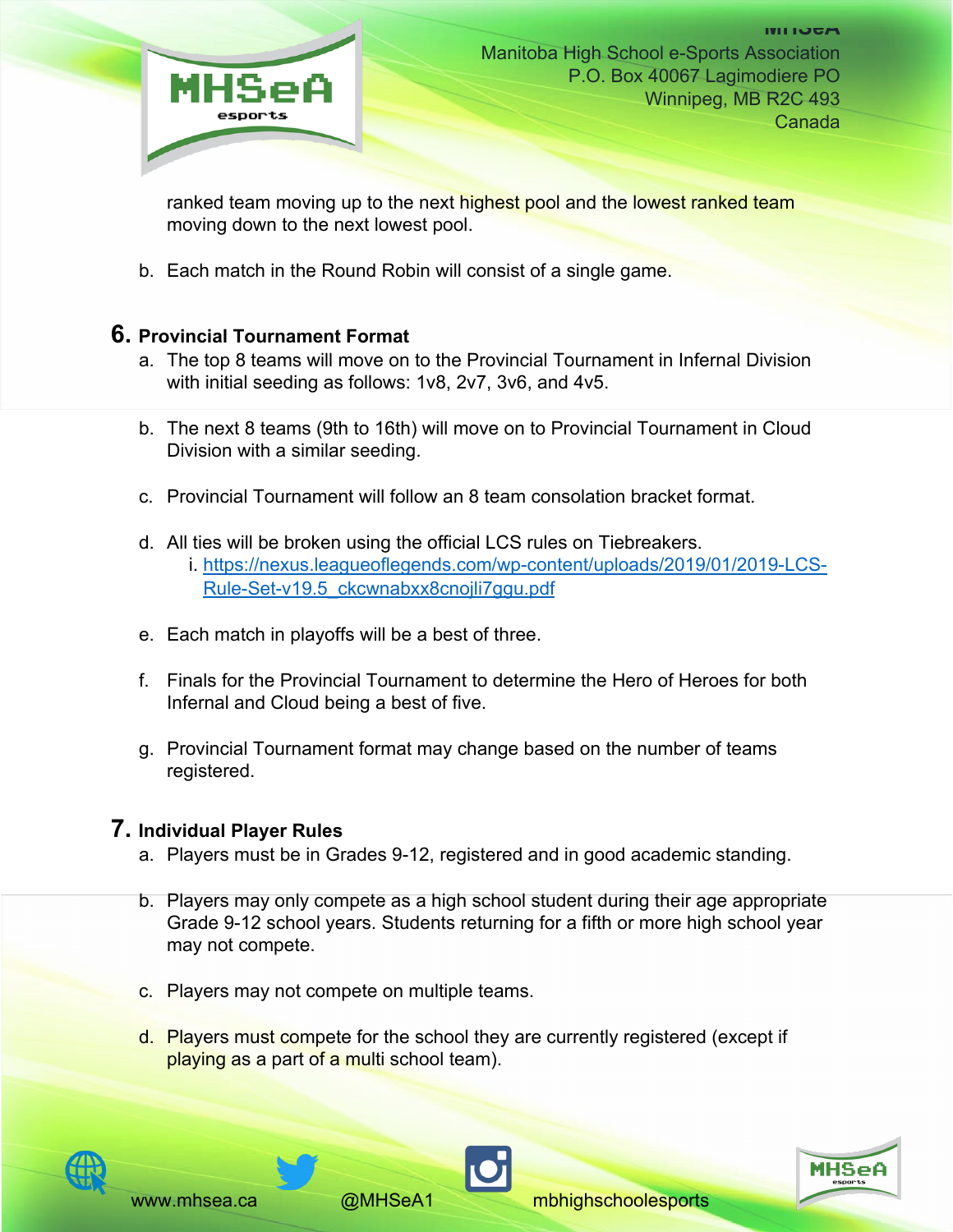

- e. Players must use their "main" account to provide an accurate reflection of skill level.
- f. Players attempting to play with an account other than the one they registered with will not be able to participate in the game. Exceptions will not be made for an account that has been temporarily/permanently banned.
- g. Player account names will be posted on the event website to provide equal opportunity for scouting opposing teams.
- h. Players may not use an account with an offensive/inappropriate account name as determined by the MHSeA.
- i. MHSeA has the right to revoke a player username if deemed inappropriate. If an account name is revoked the player will be disqualified from the current game and must change their account name before the next game.
- i. Account name changes may not be done after the start of the season, except names deemed inappropriate.

#### **8. Game Rules**

- a. There must be a minimum of four players per each individual game. If there are 3 or less players during scheduled time, it will result in match forfeiture.
- b. Use the Battlefy lobby link to play your matches as it automatically collects and reports the results.
	- i. If you are unable to use the Battlefy link, create a custom game with the same settings and email the results **with a screenshot** of the Score Screen upon completion and email to the convener.
	- ii. Failure to collect and send screenshot may affect seeding in determining the outcome of a tie. iii. Advise the league convener prior to creating a custom game.
- c. During Round Robin matches side choice is determined by coin flip.
	- i. (Battlefy has a built in coinflip in the match screen) with the winner of the flip having their choice of side. When queuing up in the lobby, the team who queues up on the left will have first pick and start on the bottom/blue side of the map.





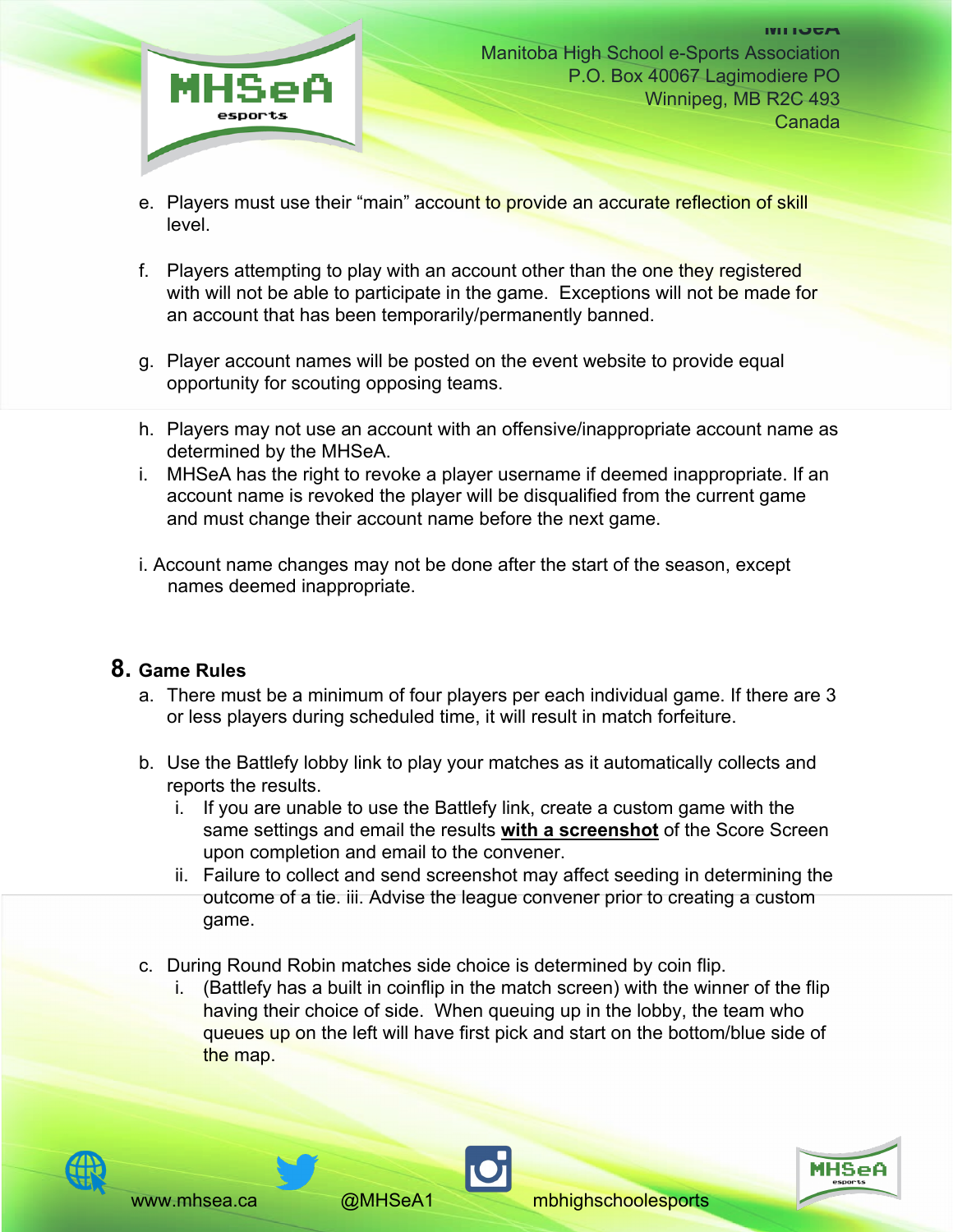

- d. During the Provincial Tournament side choice/pick order will be determined by lowest seed (or by record for ties) being given choice. For subsequent games the loser will choose pick order/side.
- e. During Provincial Tournament matches, players may be substituted in from game to game (i.e you don't need to play the same 5 players for the entire best of 3)
- f. Games are standard Tournament Draft Mode with 5 bans.
- g. Teams are NOT required to queue up in standard LCS order (i.e. Top, Jung, Mid, Supp, Bot)
- h. Coaching (by coaches or other "benched" players) is only allowed during the pick/ban phase. Once the game has started the coaches/benched players may not take actions that will directly affect game play. We encourage all coaches to follow LCS rules by offering advice to players only during the pick/ban phase.
- i. This includes (but is not limited to) making callouts ("mid is missing"), ii. giving advice on item purchases, iii. giving general in game advice.
- i. Points are awarded to a team based on the results of the game.
	- i. Win: 2 points, Loss: 0 point, Forfeit: -1 point

#### **9. Rescheduling/Forfeits**

- a. Barring an emergency, teams who are not able to play a game must give at least 24 hours notice.
	- i. If notice is not given, the team who did not give notice will receive a forfeiture for that match.
	- ii. Teams that are not able to play within 10 minutes of the scheduled start time will forfeit the game.
- b. In order to reschedule a match the coach must contact the opposing coach and the MHSeA league convener (James Young).
- c. Matches must be rescheduled and completed before the Monday of the start of the next Round Robin. Round Robins will occur over two week periods of time.
	- i. ie. If your match is scheduled for Thursday February  $4<sup>th</sup>$ , 2021, then you can reschedule for any date previous to Monday February 15<sup>th</sup>, 2021.







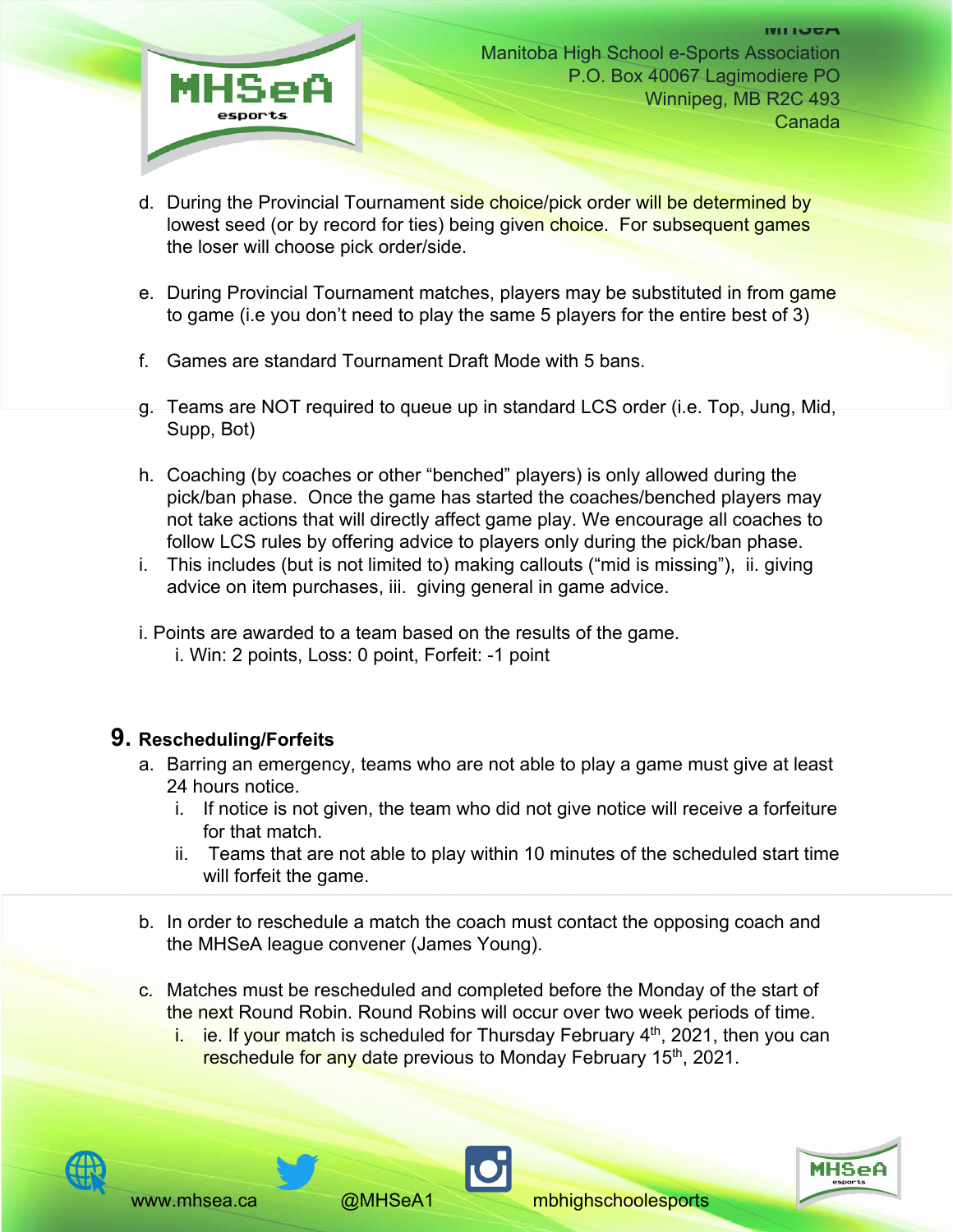

- d. It is incumbent on the team who requested the rescheduling to take the initiative in order to reschedule matches. Failure to do so may result in forfeiture.
- e. If teams do not make a reasonable effort to complete a match before these deadlines it will count as a forfeiture. The MHSeA has final say on what constitutes "reasonable effort".
- f. It is contingent upon the team which needs to reschedule to accommodate the team which did not. If a match cannot be rescheduled within the scheduled dates the team requesting to reschedule will forfeit.
- g. Teams who forfeit matches over 2 separate days will be disqualified from the event and forfeit the entry fee.
- h. **Provincial Tournament matches cannot be rescheduled** and will result in forfeit if they cannot be played.
- i. Teams must field a minimum of four players. Should a team only be able to field three players or less, it will count as a forfeit.

#### **10. Streaming:**

We encourage teams to stream their games.

- a. It is the responsibility of the coach to make sure their players have all necessary media release forms as required by their school/division if they wish to stream.
- b. If a team wishes to stream the game they must ask the other team for permission before the game starts. Teams have the right to ask the game not be streamed.
- c. You may only stream the game in Spectator Mode in order to prevent the possibility of cheating. In order to be a spectator, the player spectating must be in the lobby when the game starts.
- d. Only other rostered players on the team (or the coach) may spectate/stream.
- e. Representatives from the MHSeA may also stream games for promotional purposes.

## **11. Sportsmanship/Player Behaviour**

a. MHSeA supports, encourages and expects sportsmanship and fair play. It is by these standards that we expect all teams to conduct themselves.